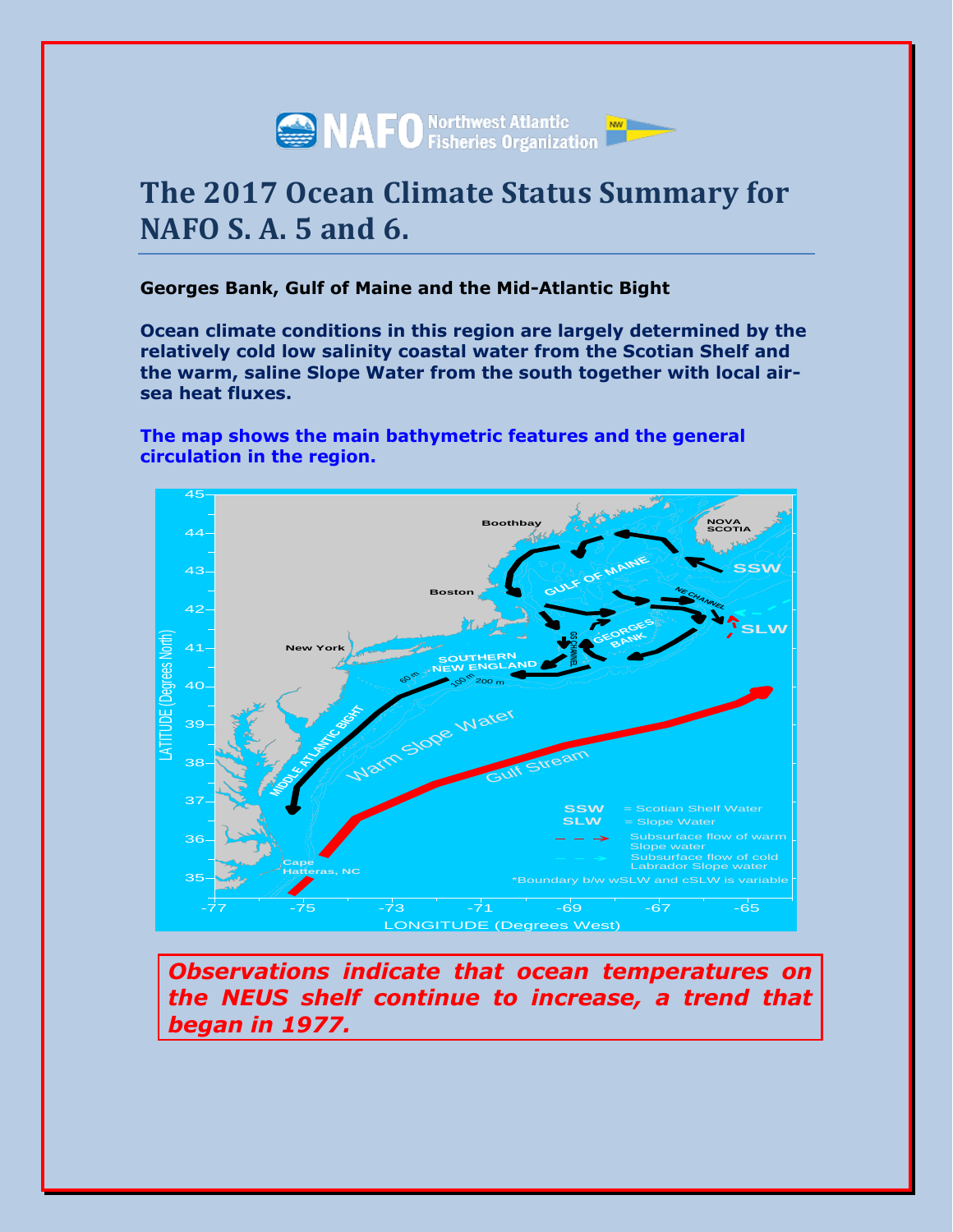## **SURFACE AND BOTTON TEMPERATURE**

**Surface temperature anomalies for 2017 in Subareas 5 and 6 shows mostly warm anomalies in the fall with variable conditions at the surface in spring. There was a notable cold bottom temperature anomaly during the spring in the Mid-Atlantic Bight area.** 



**The black dots are the observation locations from spring and fall Ecosystem surveys of the NEUS Shelf.**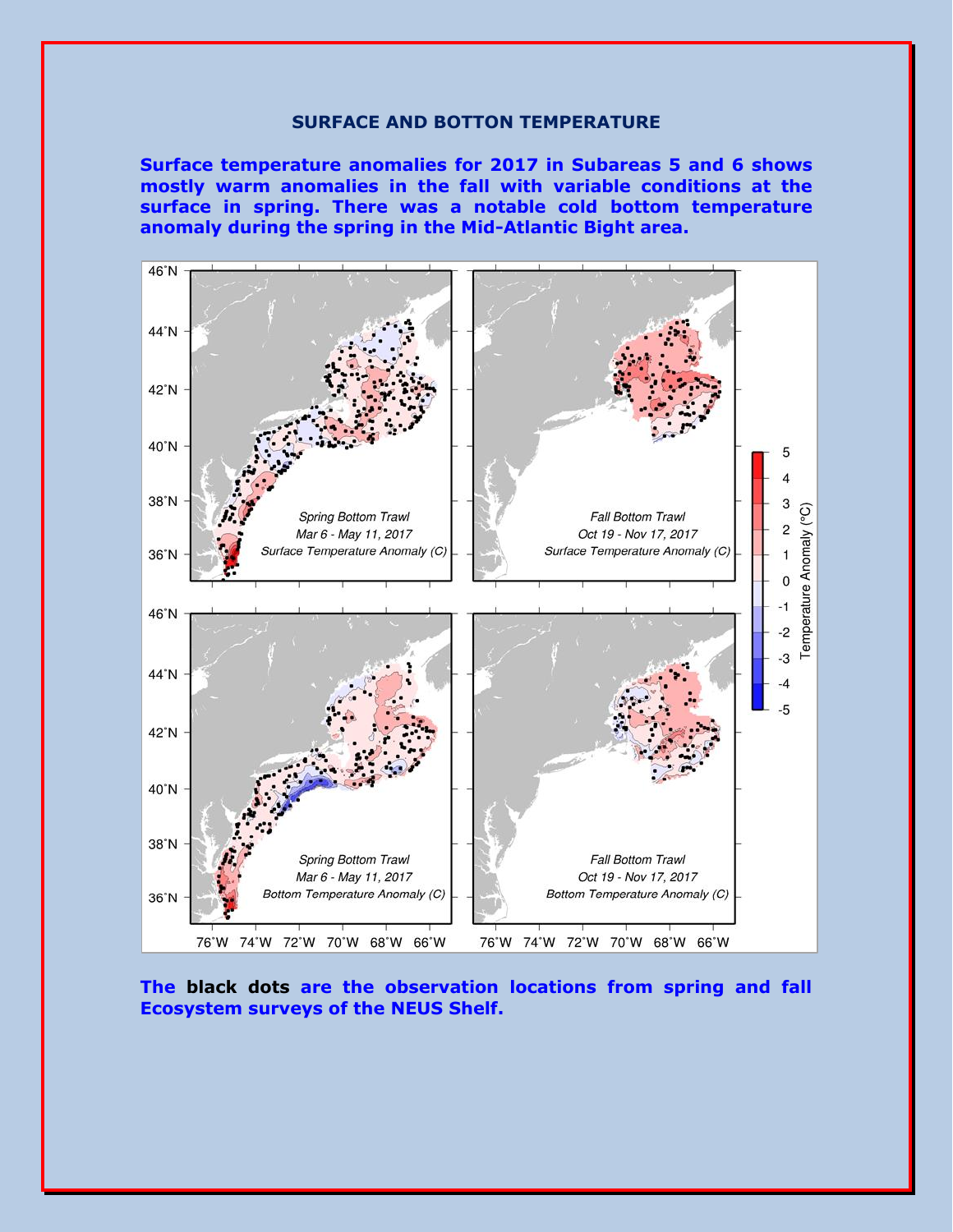## **SURFACE AND BOTTON SALINITY**

**Surface and bottom salinity anomalies in Subareas 5 and 6 during 2017 show generally saltier than normal conditions in most areas during the spring, except for some isolated areas. During the fall the eastern and western Gulf of Maine shows opposing salinity anomalies.**



**The black dots are the observation locations from spring and fall Ecosystem surveys of the NEUS Shelf.**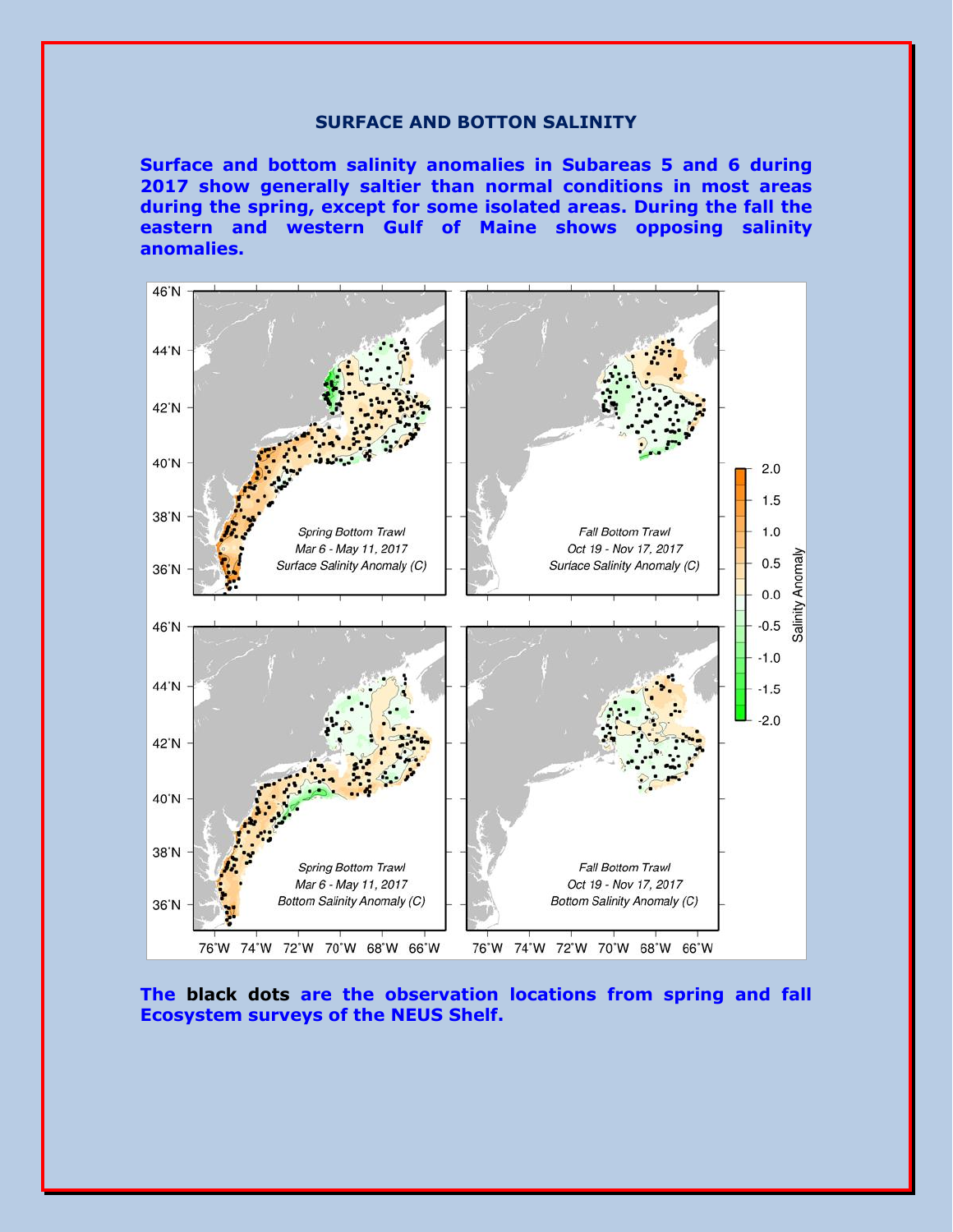# **SEA-SURFACE TEMPERATURE TRENDS**





*Data from NOAA's extended reconstructed sea surface temperature product (http://www.esrl.noaa.gov/psd/data/gridded/data.noaa.ersst.html)*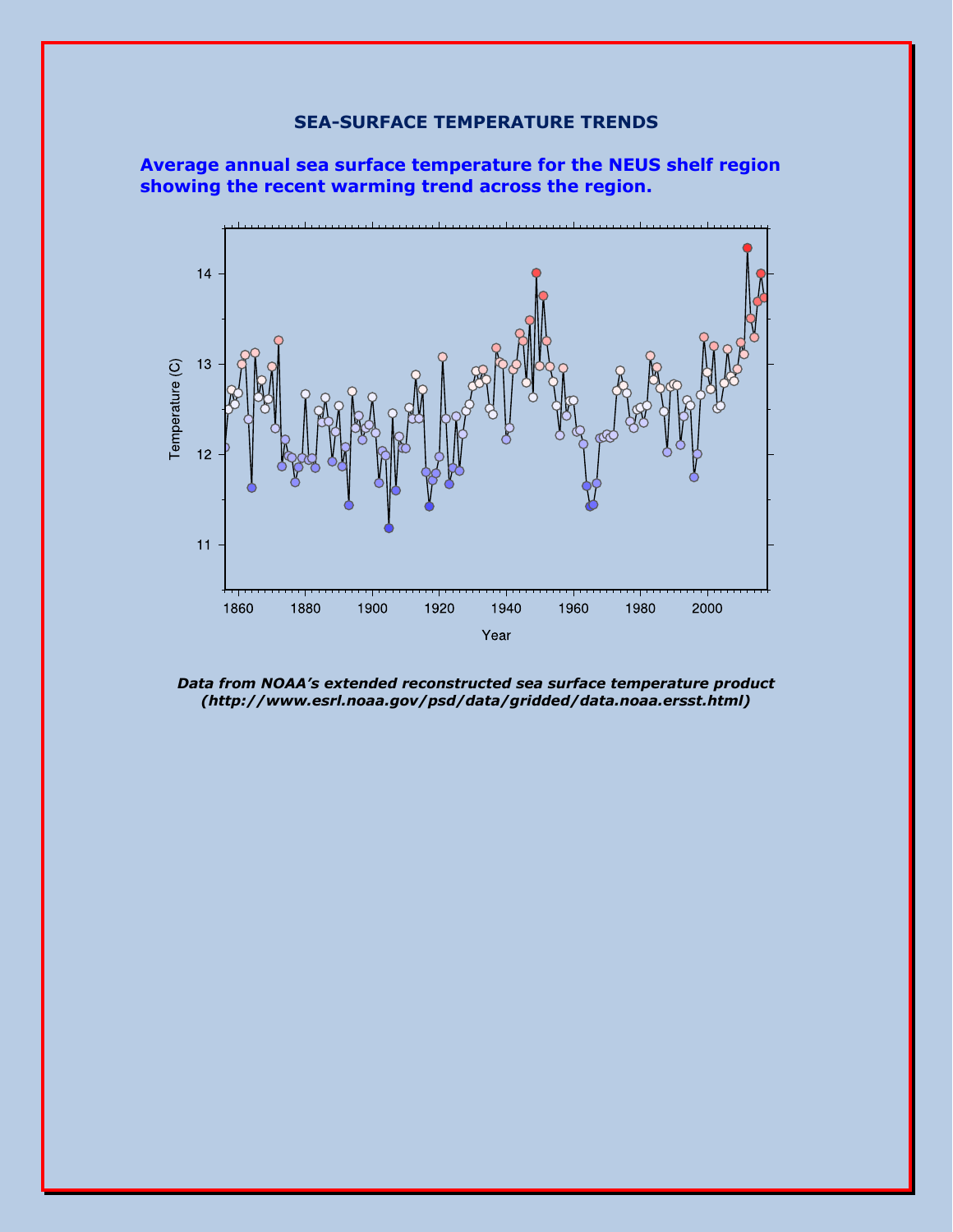#### **TEMPERATURE AND SALINITY TRENDS**

**In Subarea 5, NW Georges Bank, surface (0-30 m) temperature and salinity have generally increased from the low values that occurred in 2004 and 2005, with about a 3°C/0.5 increase in temperature and salinity, respectively.**

**In 2016, both temperature and salinity remained above normal but in 2017 salinities returned to fresher than normal conditions while temperatures remained above normal.**